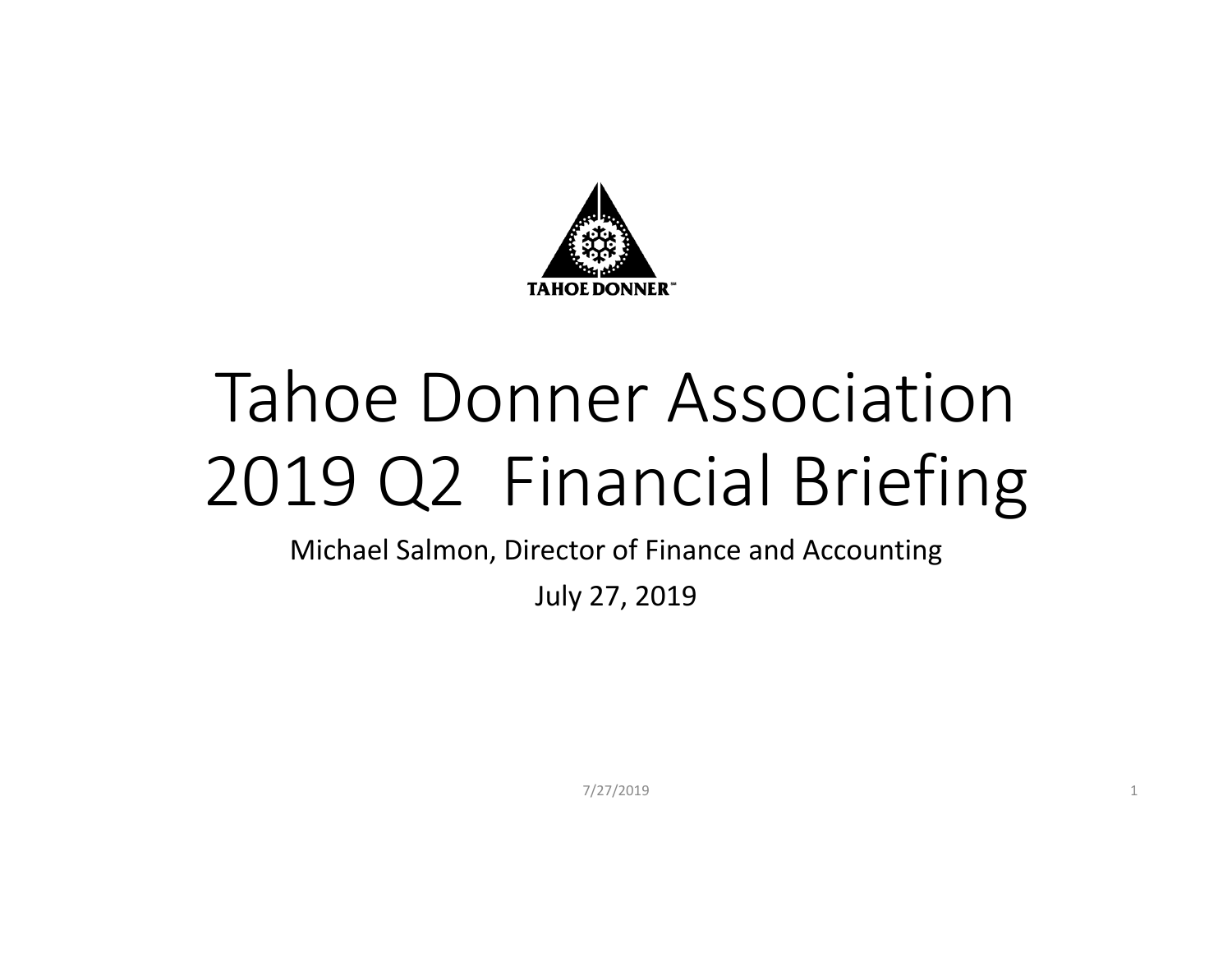# 2019 Budget By Quarter

**Operating Fund, Consolidated ‐ BUDGET**

|                                        | <b>Jan-Mar</b><br>Q1  | Apr-Jun<br>$\mathbf{Q}$ | <b>Jul-Sep</b><br>Q <sub>3</sub>                 | <b>Oct-Dec</b><br>Q <sub>4</sub> | Annual<br>2019                     |
|----------------------------------------|-----------------------|-------------------------|--------------------------------------------------|----------------------------------|------------------------------------|
| Revenue<br>by <i>Otr Mix to Annual</i> | \$4,981,000<br>35%    | \$2,131,000<br>15%      | \$4,697,000<br>33%                               | \$2,406,000<br>$17\%$            | 14,215,000<br>$\mathbb{S}$<br>100% |
| (Costs)<br>by <i>Otr Mix to Annual</i> | \$ (5,150,000)<br>26% | 23%                     | $(4,528,000)$ $(5,838,000)$ $(4,592,000)$<br>29% | 23%                              | \$ (20,108,000)<br>100%            |
| $= NORBO$                              | (169,000)             |                         | $$(2,397,000))$ $$(1,141,000)$ $$(2,186,000)$    |                                  | (5,893,000)<br>\$                  |
| <b>Cost Recovery %</b>                 | 97%                   | 47%                     | 80%                                              | 52%                              | 71%                                |

Revenue is 'Operating Revenue', ie does not include Annual Assessment Revenues. The NORBO Loss is funded by the Annual Assessment. Note the higher volatility in Operating Revenues by Quarter compared to Costs.

Cost Recovery – majority of Amenities are highly seasonal and Winter amenities are subject to high level of weather impacted volatility in financial results. HOA services are generally 12 month operations, with Forestry large ramp‐up in Q3, partially Q4.

NORBO – Net Operating Results before Overhead Allocation (similar to EBITDA)  $_{7/27/2019}$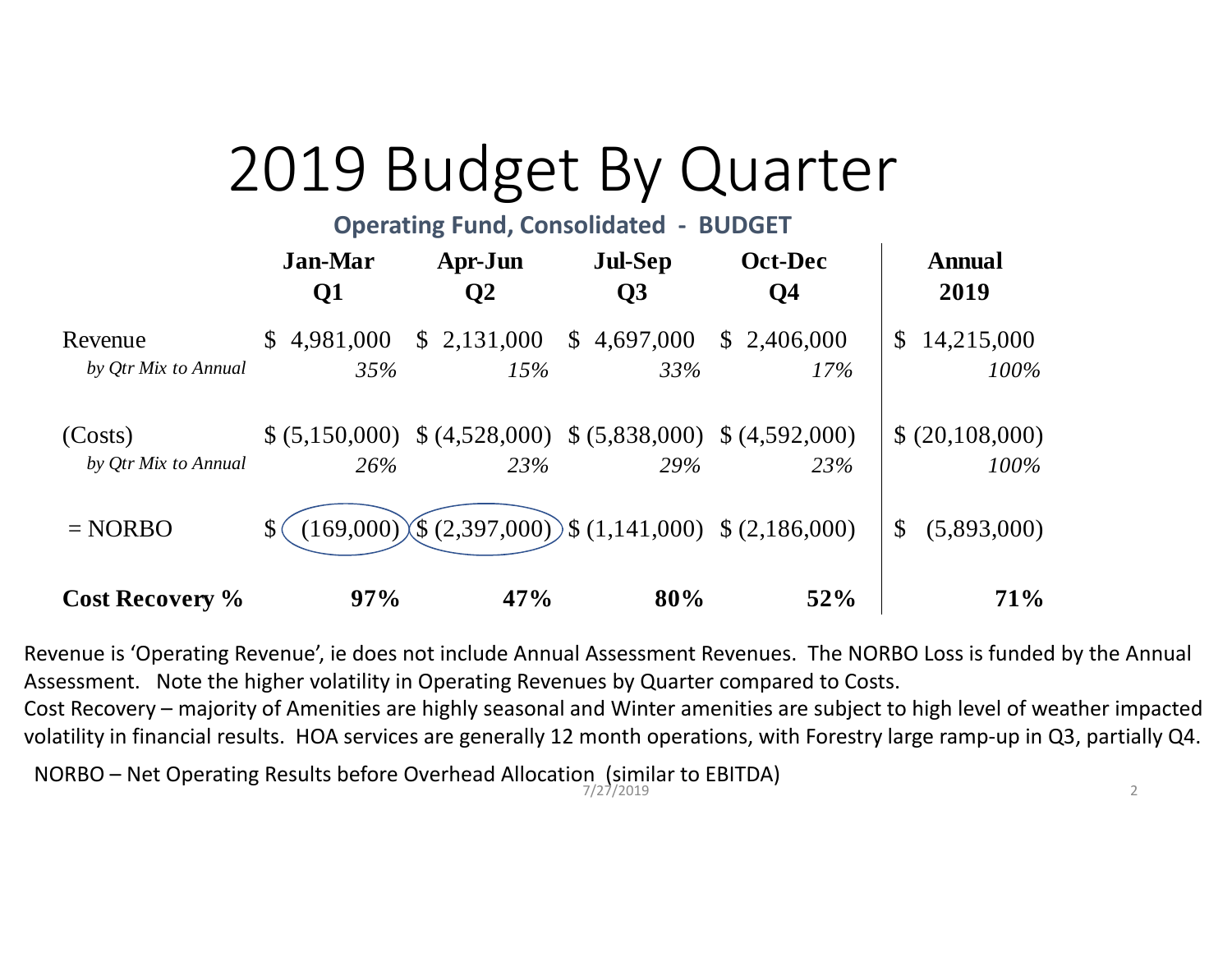## 2019 Q2 – April May June ‐ Results **Operating Fund, Consolidated – NORBO Loss of \$2.3 Million Q2 Loss of \$2.3 Million was Favorable to Budget \$107,000 or 4%**

Golf \$88,000 unfavorable (revenue off \$151,000) due to delayed opening of course caused by extreme winter snow pack and greens damage

The Lodge \$38,000 unfavorable (revenue off \$177,000) due primarily to closure of restaurant for 20 days due to water damage. Potential recovery via BI Insurance Claim. May off \$44k to <sup>B</sup> and \$39K to PY. June favorable \$8k to <sup>B</sup> and off \$7k to PY.

Administration \$30,000 favorable. Revenue favorable \$48k due to +\$30k investment income, conservative budget and rates currently up, and +\$16,000 in collections expense recovery not budgeted. Payroll is over \$27k/20% due primarily to summer season incentive accrual net of \$35k, which likely reverses as remainder of summer season plays out. Expense savings of \$11k 28% is in various areas and primarily attributable to timing between months.

General \$19,000 unfavorable. \$27k Governing Documents (not budgeted in OPF), and \$47k in claims expenses due to big winter and lodge water damage; partially offset by \$24k savings in consulting (timing) and miscellaneous other areas savings

All other variances of \$222,000 in numerous variances across various departments; ~25% \$56,000 favorable due to FTYR position vacancies (marketing and other areas) ~35% \$78,000 favorable in real expense savings (golf, forestry, maintenance and other) ~40% \$88,000 favorable due in timing between months savings (forestry, trails, other)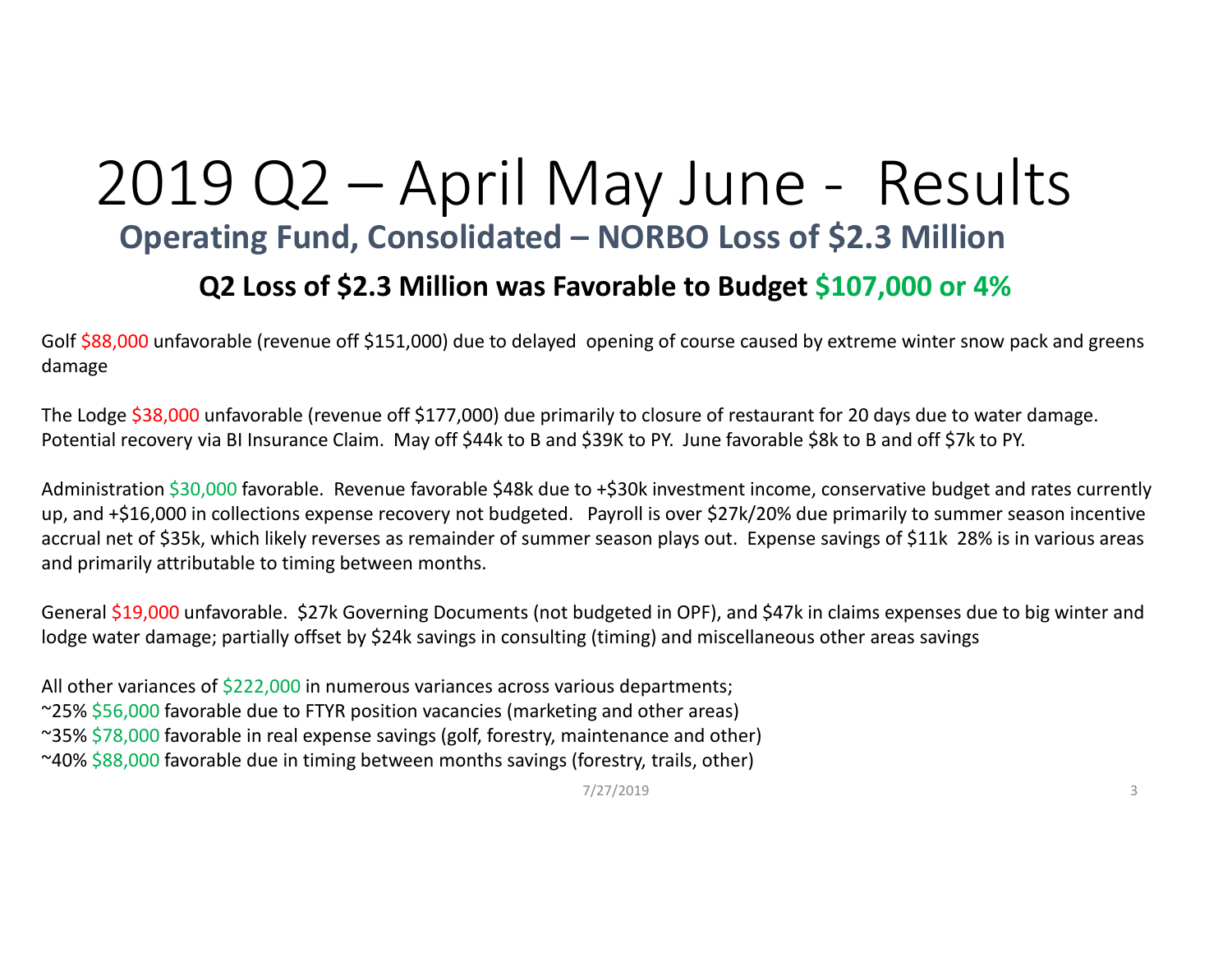## 2019 Q2 – April May June – Results **Operating Fund, Consolidated – NORBO Loss of \$2.3 Million**

### **Versus Prior Year, unfavorable \$168,000 8%**

Golf \$99,000 unfavorable (revenue off \$164,000) due to delayed opening of course caused by extreme winter snow pack and greens damage

Downhill Ski \$58,000 unfavorable (revenue up \$5,000) due to fully staffed this season in April, whereas, did not have enough staff in last year April.

The Lodge \$43,000 unfavorable (revenue off \$43,000) due primarily to closure of restaurant for 20 days due to water damage. Potential recovery via BI Insurance Claim.

Private Amenities \$41,000 unfavorable due primarily high level of position vacancies in prior year, particularly in Trout Creek hosts, Aquatics lifeguards and Day Camps counselors, as well as, supervisors vacant in these departments last season.

Communications \$39,000 favorable due to position vacancy and other areas of savings, as well as, ~\$10,000 in revenue timing.

Snowplay \$28,000 favorable due primarily to April results (revenue favorable \$55,000), good spring break business despite early Easter and Budget is to be barely open typical snow year conditions at Snowplay.

General \$22,000 unfavorable due to Governing Documents of \$27,000 which was budgeted in Replacement Reserve Fund, \$43,000 over in Claims Expense due to big winter and Lodge water damage, \$24,000 in Insurance due to regulatory coverage increases and price increase, partially offset by \$50,000 savings in legal fees and \$30,000 savings in board expenses.

All other variances, net \$28,000 favorable, each less than \$20,000, numerous various reasons.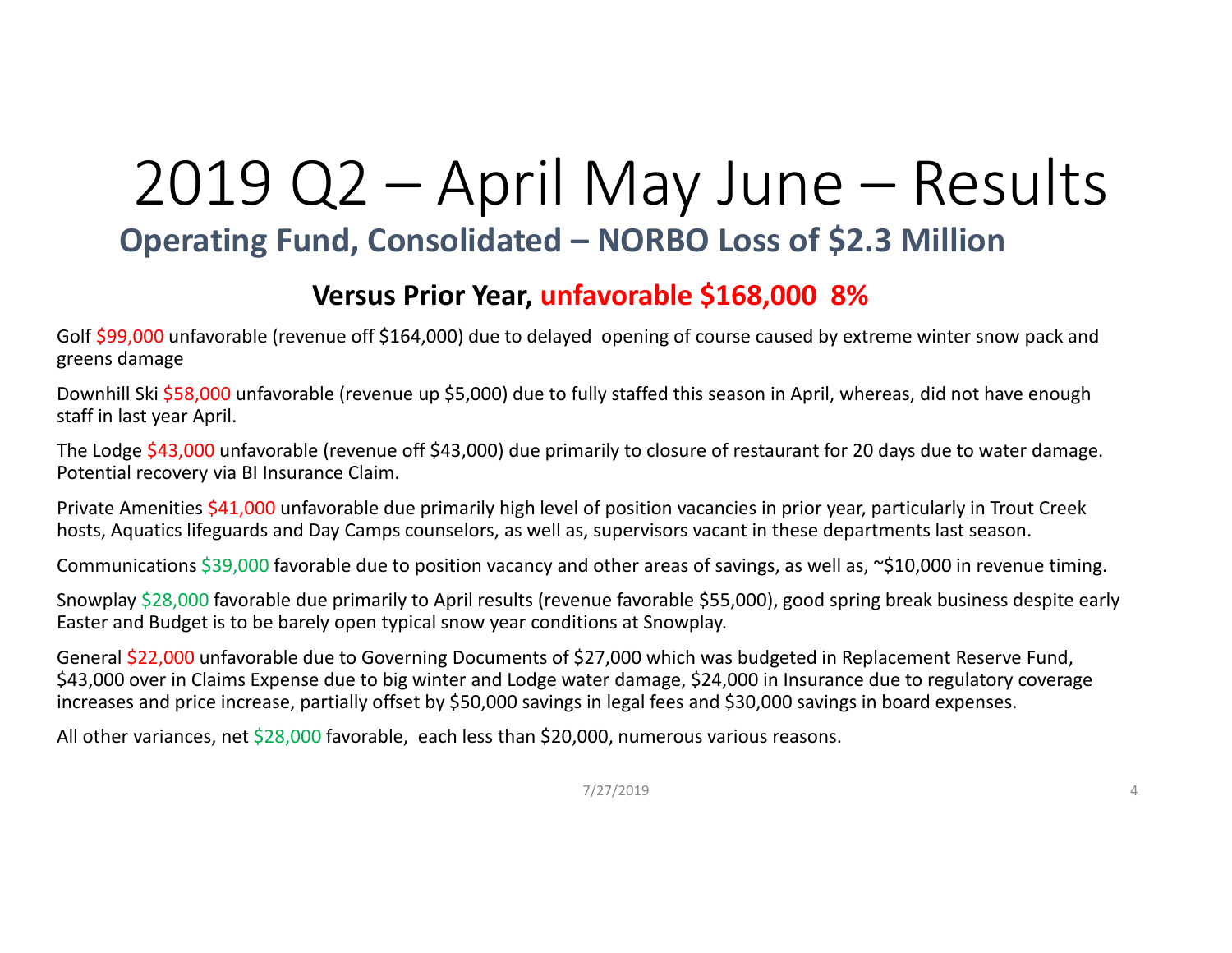# 2019 Q2 – April May June

**Operating Fund, Consolidated – NORBO Loss of \$2.3 Million**

**What is in this Loss, funded at budget level by Annual Assessment?**

| \$                          | (56, 442) | <b>Private Amenities</b>   |                     |            |                                |             | <b>HOA &amp; Amenities</b> |
|-----------------------------|-----------|----------------------------|---------------------|------------|--------------------------------|-------------|----------------------------|
|                             | 28,474    | <b>Trout Creek Rec Ctr</b> |                     | (665, 157) | <b>Public Amenities</b>        | (1,568,060) | <b>Support Services</b>    |
|                             | (8,099)   | Aquatics                   |                     | (128,089)  | Downhill Ski                   | (338, 381)  | General                    |
|                             | 7,582     | <b>Beach Club Marina</b>   |                     | (36,715)   | Cross Country Ski              | (131,788)   | Administration             |
|                             | (21, 055) | <b>Tennis Center</b>       |                     | 4,302      | Snowplay                       | (80, 237)   | Communications             |
|                             | (36,239)  | Day Camps                  |                     |            |                                |             |                            |
|                             | (27, 104) | <b>Recreation Programs</b> |                     | (255,190)  | Golf                           | (162, 942)  | <b>Information Tech</b>    |
|                             |           |                            |                     | (4, 463)   | Campground                     | (204, 932)  | Accounting                 |
|                             |           | (61,791)                   | Equestrian          | (80, 457)  | <b>Human Resources</b>         |             |                            |
| Q <sub>2</sub> is an end of |           | (3,582)                    | <b>Bikeworks</b>    |            |                                |             |                            |
|                             |           | (33, 131)                  | <b>Trails</b>       | (39, 398)  | <b>Architectural Standards</b> |             |                            |
| season/startup of           |           |                            |                     | (53, 478)  | <b>Member Services</b>         |             |                            |
| summer quarter with         |           | (56, 977)                  | The Lodge           |            |                                |             |                            |
| low customer                |           | (31,613)                   | Summer Food and Bev | (82,792)   | Risk & Facility Admin          |             |                            |
|                             |           | (27,060)                   | Pizza on the Hill   | (209, 613) | Forestry                       |             |                            |
| volumes/operating           |           | (30, 848)                  | Alder Creek Café    | (184, 041) | Maintenance                    |             |                            |

7/27/2019 **5**

revenues.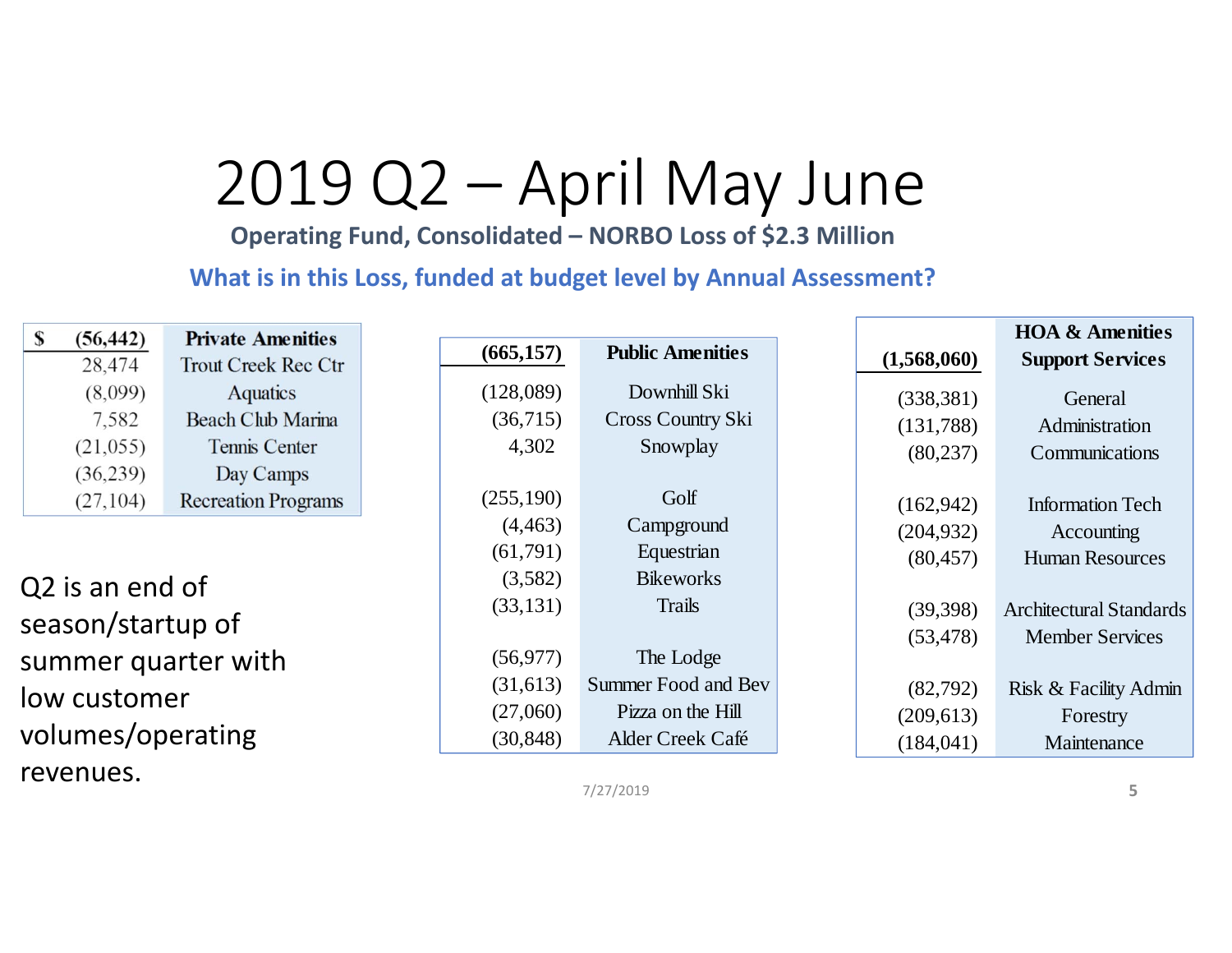# 2019 Q2 – April May June

**Operating Fund, Consolidated – NORBO Loss of \$2.3 Million**

**What is that GENERAL department \$338,000 Loss all about in HOA?**

- \$59,000 Property Taxes (real and business) (on Budget, up 3% to py)
- \$56,000 Insurance Expense (on Budget, over py \$23,000 due to regulatory changes)
- \$48,000 Claims Expense (insurance deductibles; higher than <sup>B</sup> and PY due to big winter and Lodge water damage incident (conservative accruals)) <sup>B</sup> \$1,000 and PY \$4,000
- \$37,000 Annual Meeting/Election (\$4k under Budget, \$2k under py) (late invoices may put on B)
- ‐ \$27,000 Governing Docs update (Budgeted in RRF, Board changed to OPF)
- \$20,000 Legal Fees (7k under Budget and \$50k under PY)
- \$20,000 Utilities Portion of NW Clubhouse (2k 12% over B and 4k 22% over PY; driven primarily by weather)
- \$19,000 Financial Audit (on <sup>B</sup> and PY)
- \$14,000 Board Expense (5k over <sup>B</sup> (timing) and 30k under PY)
- \$13,000 Payroll (portion allocated to General, and PTO All Budget (timing)) favorable \$5k to B and unfavorable \$3k to PY (timing).
- \$11,000 Income Taxes (non profit, but not tax exempt) (accrued at Budget, true-up at YE)
- ‐ \$14,000 All other expenses, net (each item under \$10k)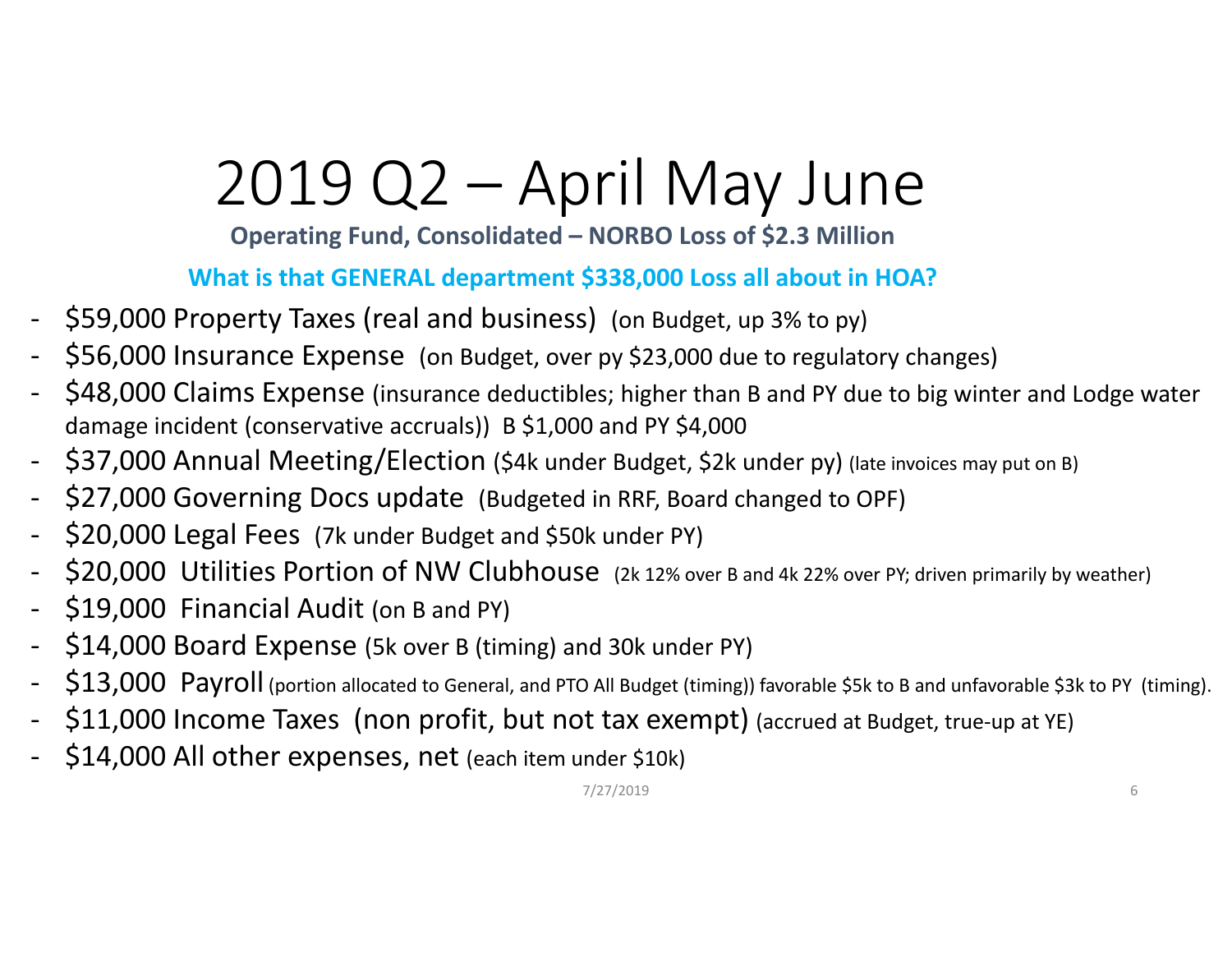## 2019 YTD Q2 – Jan‐Jun ‐ Results **Operating Fund, Consolidated – NORBO Loss of \$2.0 Million**

#### **YTD Q2 Favorable to Budget \$530,000 or 21%**

#### Notable variances:

DHSki \$445,000 40% favorable (revenue up \$527,000 17%) due to great ski conditions and strong yield increases, particularly in Guest and Public during Peak periods, due to Member experience pricing strategy.

Golf \$95,000 36% unfavorable (revenue down \$152,000 71%) due to delayed opening of course caused by extreme winter snow pack and greens damage.

XCSki \$92,000 39% favorable (revenue up \$187,000 24%) due to great ski conditions and strong yield increases, particularly in Guest and Public during Peak periods, due to Member experience pricing strategy.

The Lodge \$91,000 119% unfavorable (revenue off \$46,000 4%) due primarily to a) closure of restaurant for 20 days due to water damage, May off \$44k to <sup>B</sup> (potential recovery via BI Insurance Claim) and b) February extreme weather impact, February off <sup>B</sup> \$31,000 and c) an aggressive Budget (particularly January, which should mostly normalize out by eoy). *June was favorable \$8k to B.*

HOA departments \$154,000 5% favorable. Revenue favorable \$59k 16% due to +\$30k investment income, conservative budget and rates currently up, and +\$16,000 in collections expense recovery not budgeted. Payroll is under \$68k/3% due to position vacancies (\$60k) and forestry timing (\$10k) partially offset by summer season incentive accrual net of \$35k, which likely reverses as remainder of summer season plays out. Expense savings net of \$26k 2%, with overs/unders in numerous areas including; \$28k in GovDocs (not budgeted in OPF), and \$76k in claims expense (includes \$45k accrual which may reverse), offset by numerous areas of savings (~50% attributed to timing between months and 50% real savings).  $7/27/2019$   $7/27/2019$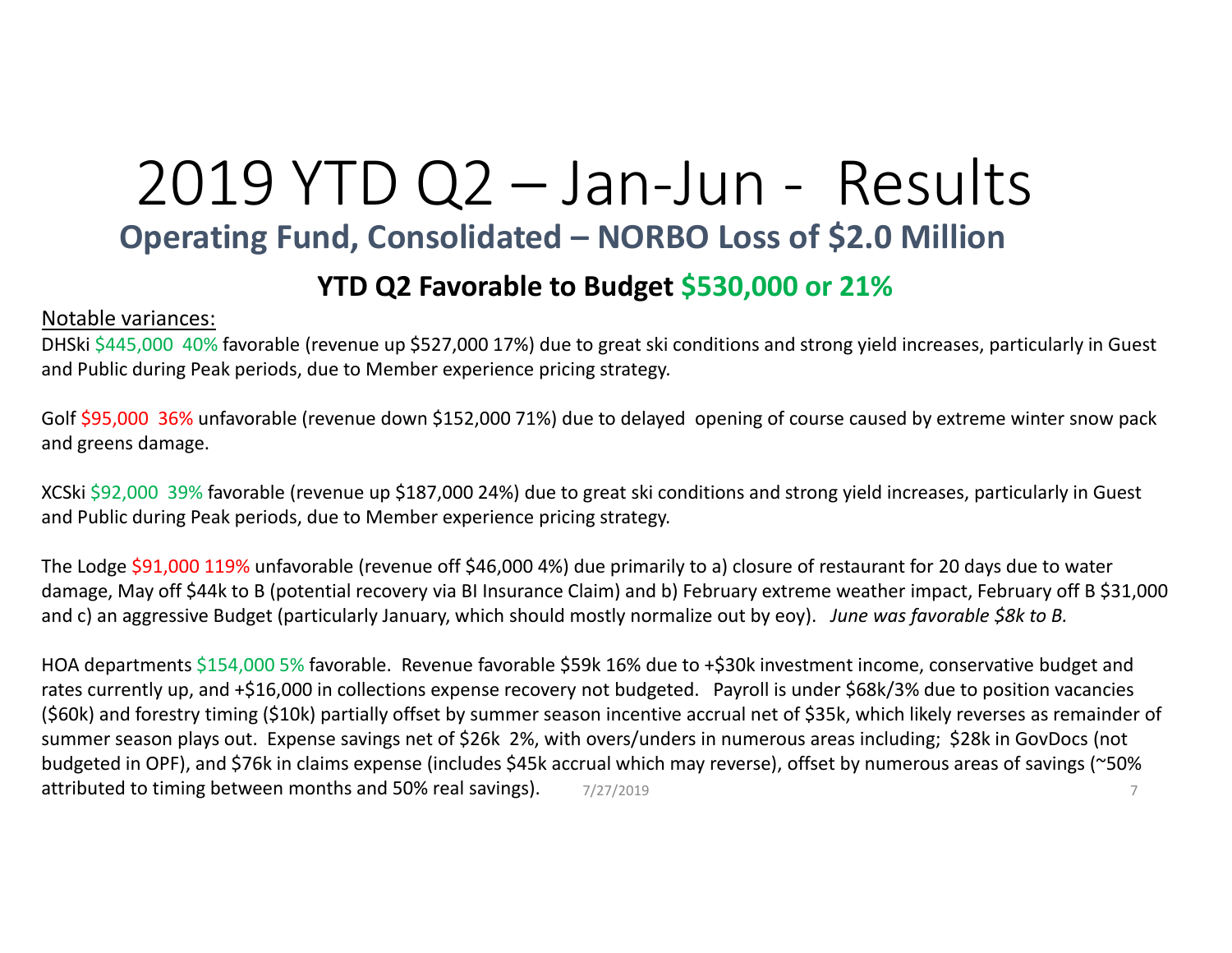# 2019 YTD Q2 – Jan‐Jun ‐ Results **Operating Fund, Consolidated – NORBO Loss of \$2.0 Million**

### **YTD Q2 Favorable to Prior Year \$962,000 or 32%**

#### Notable variances:

DHSki \$1,040,000 200% favorable (revenue of \$3.65m up \$1.3m 34%) due to great ski conditions and strong yield increases, particularly in Guest and Public during Peak periods, due to Member experience pricing strategy.

XCSki \$130,000 65% favorable (revenue up \$334,000 53%) due to great ski conditions and strong yield increases, particularly in Guest and Public during Peak periods, due to Member experience pricing strategy.

Golf \$114,000 46% unfavorable (revenue down \$164,000 72%) due to delayed opening of course caused by extreme winter snow pack and greens damage.

Private Amenities \$51,000 61% unfavorable (revenue up \$4,000 1%) due primarily to a) fewer vacancies this YTD compared to PY YTD b) CA Min Wage increase of \$1/8% and merit increases 3% FTYR personnel and c) utilities up \$18k 15% due to Q1 and May weather.

HOA departments \$104,000 4% unfavorable. Revenue favorable \$53k 14% due to +\$36k investment income (rates currently up) and +\$16k in collections expense recovery not budgeted. Payroll is up \$115k/5% due to merit increase 3% (\$70k) and incentive accrual net (\$31k), which likely reverses as remainder of summer season plays out. Expenses up net \$46k 5%, with overs/unders in numerous areas including; +\$28k in GovDocs, and +\$69k in claims expense (includes \$45k accrual which may reverse), +\$21k in snow removal, and \$36k savings in Board Expense and \$33k savings in Legal Fees.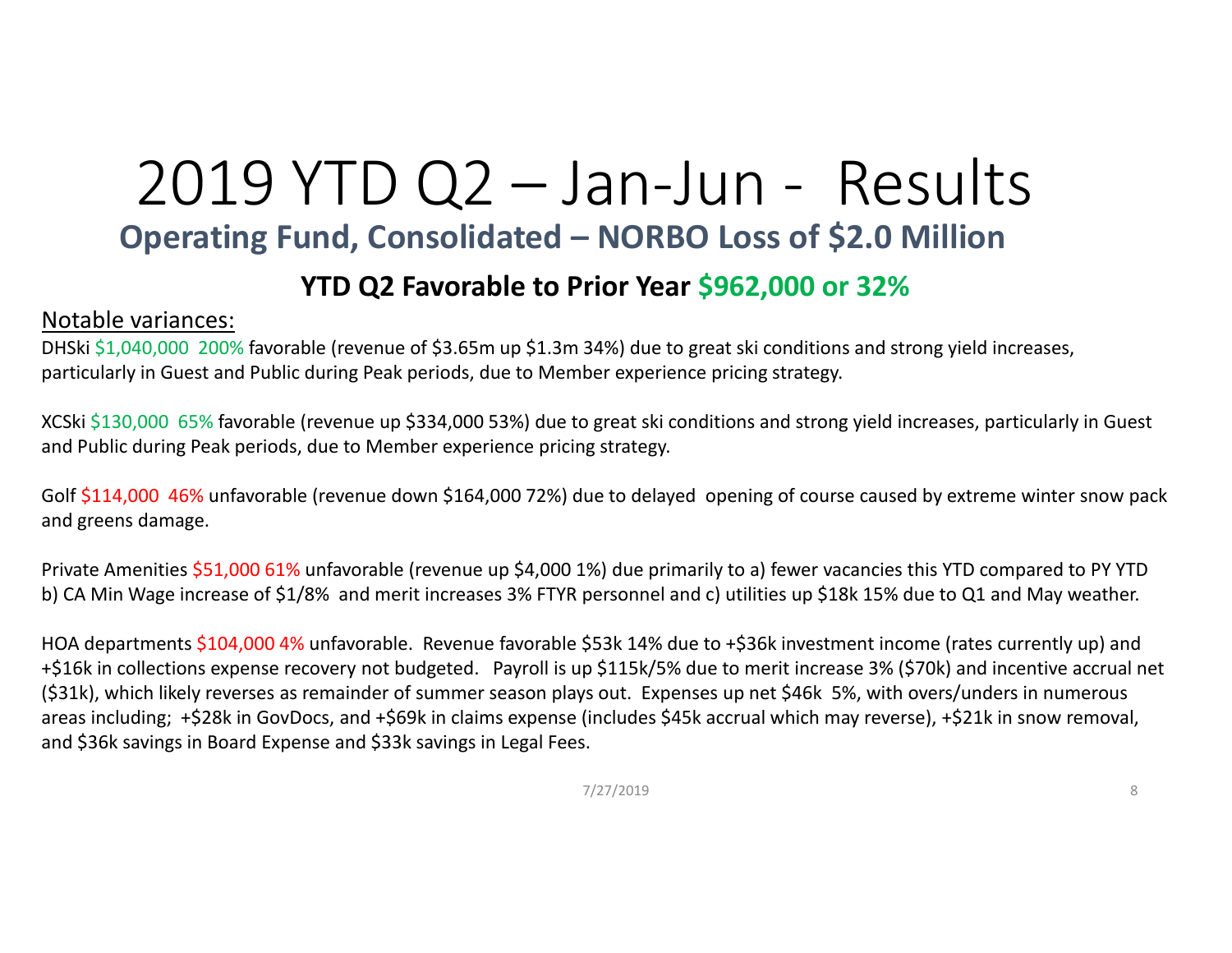# 2019 YTD Q2 – Jan‐Jun

**Operating Fund, Consolidated – NORBO Loss of \$2.0 Million**

#### **What is in this YTD JUNE Loss, funded at budget level by Annual Assessment?**

| (134,241)<br>$\mathbf{\$}$                   | <b>Private Amenities</b>                                                                   | 1,157,406                                                             | <b>Public Amenities</b>                                                            | (3,059,615)                                                     | <b>HOA &amp; Amenities</b><br><b>Support Services</b>                                                                       |
|----------------------------------------------|--------------------------------------------------------------------------------------------|-----------------------------------------------------------------------|------------------------------------------------------------------------------------|-----------------------------------------------------------------|-----------------------------------------------------------------------------------------------------------------------------|
| (16,711)<br>(11,830)<br>(9,462)<br>(26, 374) | <b>Trout Creek Rec Ctr</b><br><b>Aquatics</b><br><b>Beach Club Marina</b><br>Tennis Center | 1,561,191<br>330,083<br>82,635                                        | Downhill Ski<br>Cross Country Ski<br>Snowplay                                      | (614, 109)<br>(212,203)<br>(199, 547)                           | General<br>Administration<br>Communications                                                                                 |
| (36, 777)<br>(33,087)                        | Day Camps<br><b>Recreation Programs</b>                                                    | (361,000)<br>(12,346)<br>(77,760)<br>(3,582)<br>(57,216)<br>(168,329) | Golf<br>Campground<br>Equestrian<br><b>Bikeworks</b><br><b>Trails</b><br>The Lodge | (304, 397)<br>(423,202)<br>(206,093)<br>(122, 482)<br>(115,949) | <b>Information Tech</b><br>Accounting<br><b>Human Resources</b><br><b>Architectural Standards</b><br><b>Member Services</b> |
|                                              |                                                                                            | (35, 463)<br>(50,219)<br>(50, 588)                                    | Summer Food and Bev<br>Pizza on the Hill<br>Alder Creek Café                       | (177, 890)<br>(316,296)<br>(367, 447)                           | Risk & Facility Admin<br>Forestry<br>Maintenance                                                                            |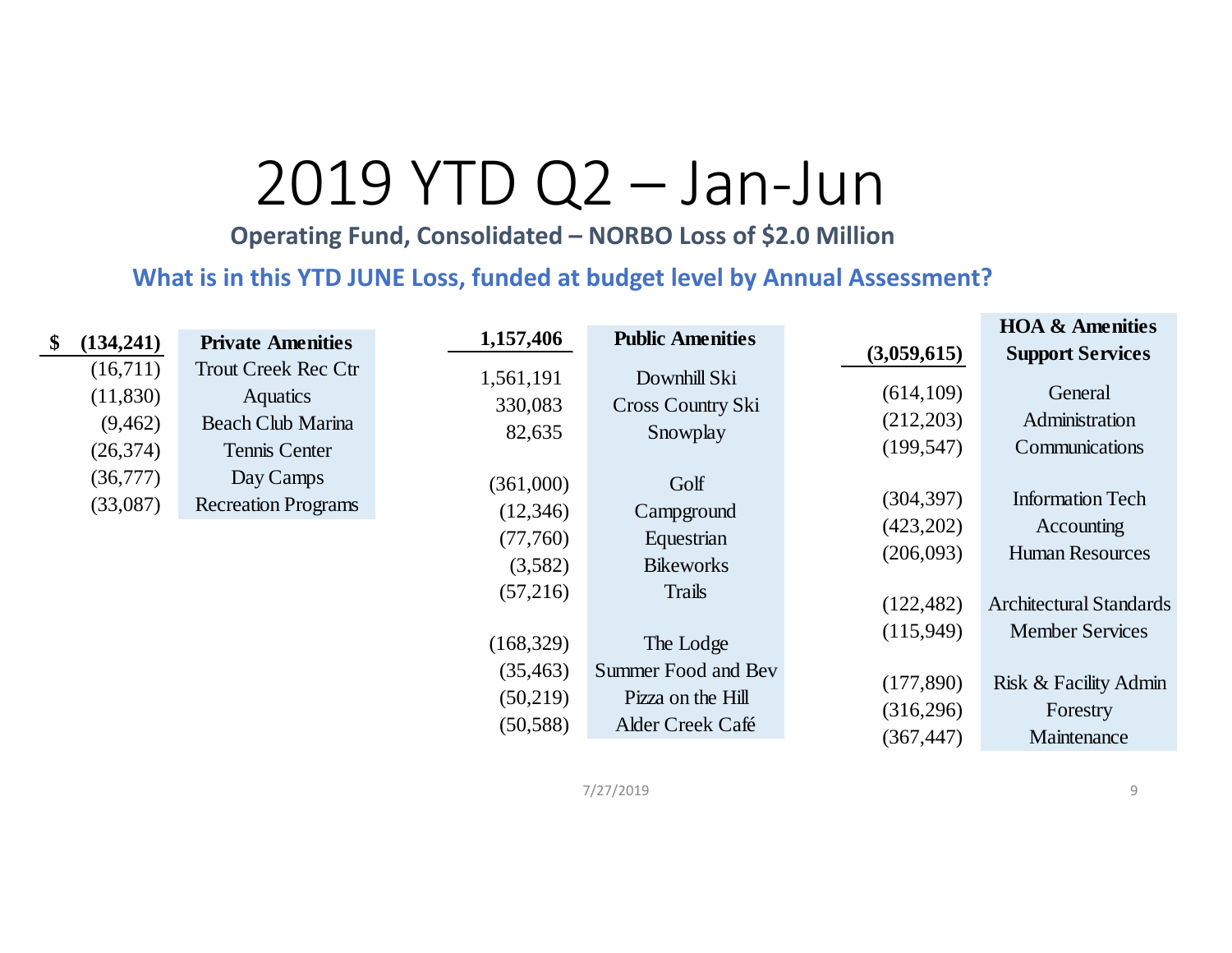## Operating Fund ‐ 2019 FORECAST

### **Q3 – Jul Aug Sep**

Concert outperformed Budget, ~\$30,000 net favorable The Lodge Dining and Banquets – the strongest months

Headwinds ‐

Golf headwinds due to greens conditions.

Alder Creek Café – banquet events not at Budget expectations level.

#### **‐‐‐ Q3 Forecast – at/near Budget +/‐ \$100,000**

### **Q4 – Oct Nov Dec**

October – small level of volatility, potential upside with favorable golfing weather.

November – small level of volatility, smallest financial month of year

December – high level of volatility, partially mitigated by DHSki snowmaking ?XC and Snowplay snowmaking?

#### **‐‐‐ Q4 Forecast – at/near Budget +/‐ \$100,000**

**YTD Q2 June 2019 – NOR Favorable \$530,000 2019 YEAR – Forecast ‐ \$5,166,000 NOR LOSS 2019 YEAR Favorable \$400,000 ‐ \$500,000 RANGE to BUDGET**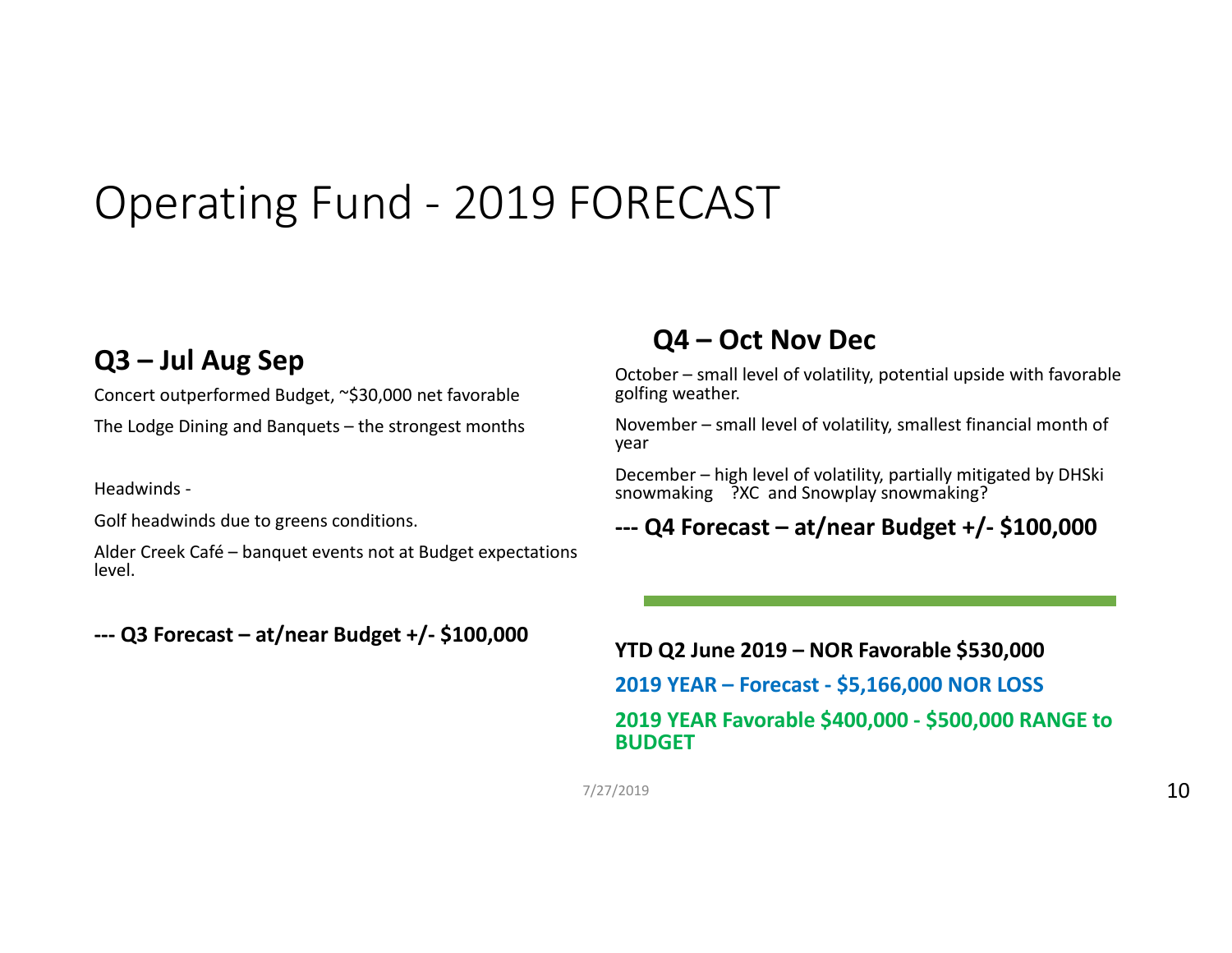# Capital Funds‐ 2019 FORECAST

## **Replacement Reserve Fund**

\$5.0 Million Expenditure Budget 2019

- \$4.6 Million Expenditure Forecast 2019
- ‐ Golf Remodel \$500,000 shifted \$450k to 2020 in Forecast
- ‐ CASp Bdg \$510k, Forecast \$300k

‐ Governing Documents \$101,000 B, Forecast \$0 (charging to Operating Fund per Board)

#### **\$10.6m Forecasted ending fund balance, up \$1m to <sup>B</sup>**

- **‐** 450k golf remodel to 2020
- ‐ 500k beginning balance <sup>&</sup>gt; B
	- ‐ \$435,00 Snowbird under 2018F/B
- **‐** \$80k investment income favorable to B

## **Development Fund**

\$1.9 Million Expenditure Budget 2019

\$2.2 Million Expenditure Forecast 2019

‐ Increase due to timing of TC Remodel costs between 2018 and 2019

‐ Time for Forecast scrub with GPC

#### **\$5.3m Forecasted ending fund balance, up \$0.1m to <sup>B</sup>**

‐ +55k investment income favorable to B

‐ Various projects +/‐ timing between '18 & '19

7/27/2019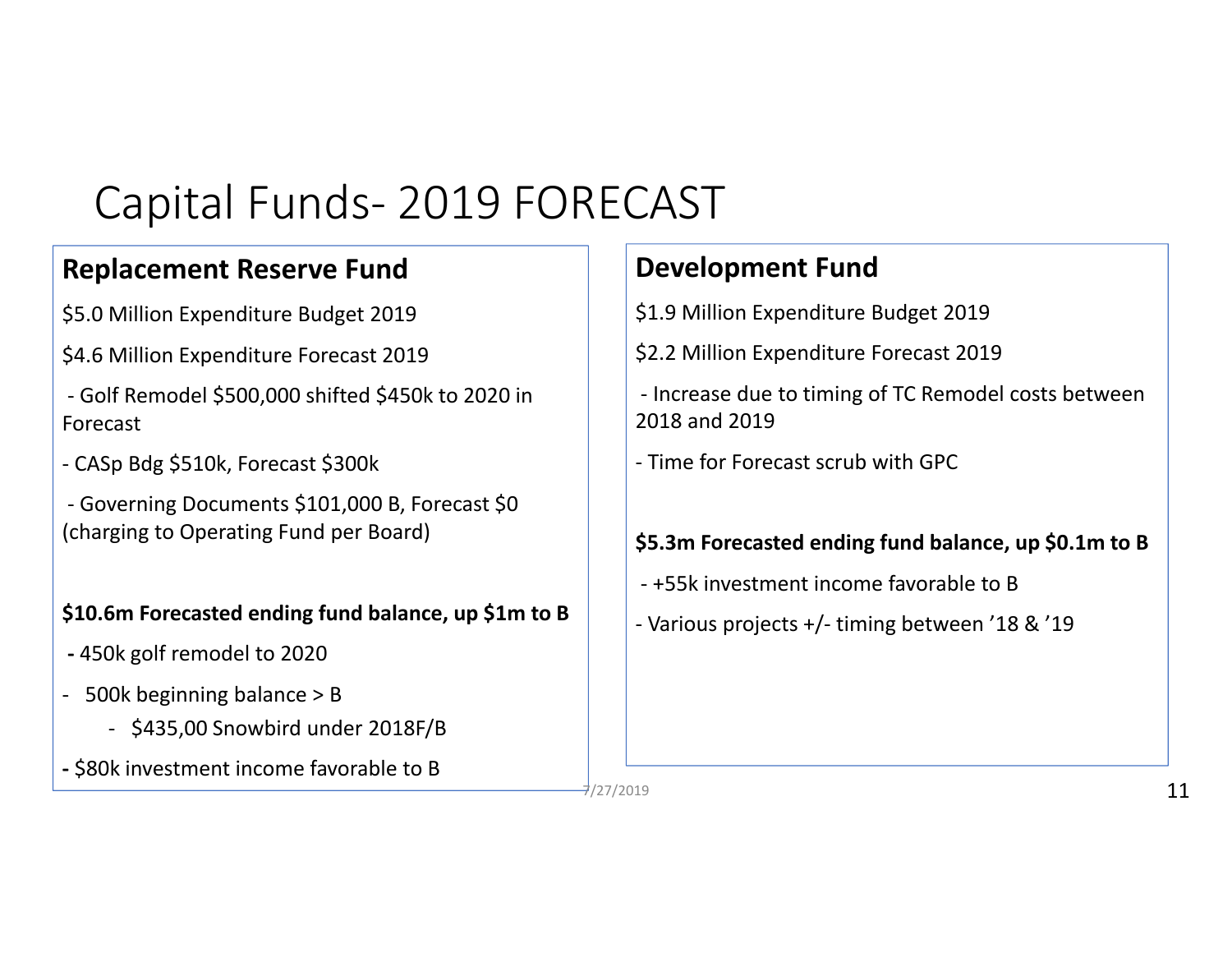## Balance Sheet as of June 30, 2019

Refer to section f10/F11/F12 of monthly financial statements for full details

Information is TDA Consolidated (all funds) unless otherwise indicated

### **Assets**

\$73.2 Million – Total Assets (\$11,303 per owner)

up \$6.0m or 9% to 12/31/2018

up \$4.5m or 7% to 6/30/2018

**\$41.3 Million – Net Property & Equipment (incld depreciation) (\$6374/o)**

down \$0.3m or 1% to 12/31/2018

up \$0.6m or 2% to 6/30/2018

*+ YTD Capital Expenditures \$1,356,000 ‐ YTD Deprecation Expense \$1,650,000*

#### **\$30.6 Million – Cash & Investments (\$4723 per owner)**

up \$6.6m or 27% to 12/31/2018

up \$3.8m or 14% to 6/30/2018

**See next page for Cash Flow Information**

## **Liabilities and Members Equity**

\$7.6 Million – Total Liabilities (\$1180 per owner)

up \$0.3m or 4% to 12/31/2018

up \$0.2m or 3% to 6/30/2018

‐ Accounts Payable, Deferred Assessment and other Revenues, Deposits

‐ No long term debt

#### **\$65.5 Million – Members Equity (ME) (\$10,123 per owner)**

up \$5.7m or 10% to 12/31/2018

up \$4.3m or 7% to 6/30/2018

\$2.9 Million – Operating Fund (\$1.5m over policy target)

\$13.9 Million – Replacement Reserve Fund

\$7.2 Million – Development Fund

\$0.2 Million – New Equipment Fund

\$41.3 Million – Property Fund

As RRF/DVF/NEF spend capital, decreases ME in those funds and increases ME in Property Fund; reinvesting in⁄ ፤ክe2Association. The Property Fund ME decreases by Deprecation.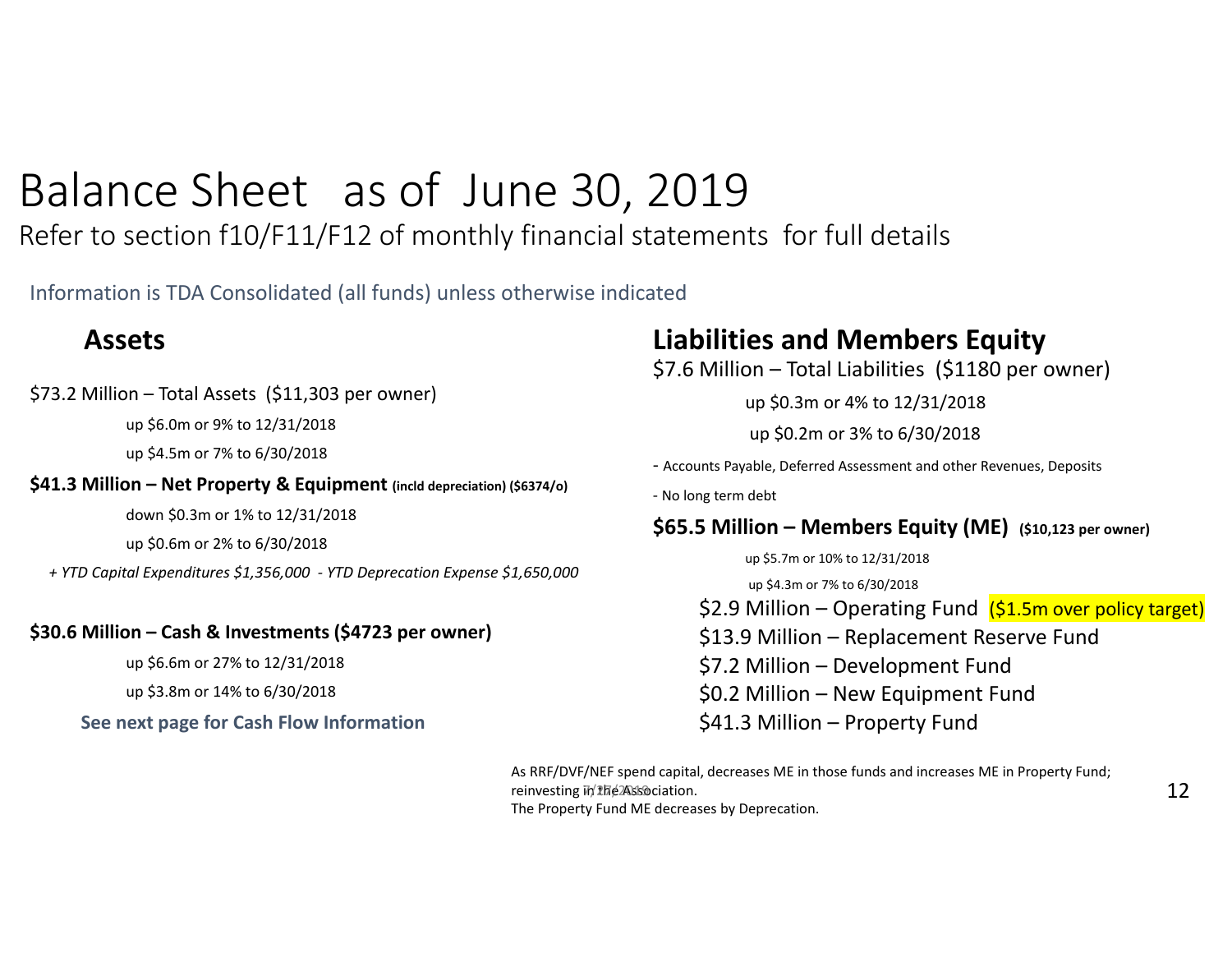## Cash and Investments Position OverviewRefer to section f10/F11/F12 of monthly financial statements for full details

Information is TDA Consolidated (all funds) unless otherwise indicated

| <b>Current Cash Balance – Flow Thru</b>    |         |  |  |  |  |
|--------------------------------------------|---------|--|--|--|--|
| <b>Current Month End Balance</b>           | 30,571  |  |  |  |  |
| <b>OPF NOR Loss (remaining Mths @ Bdg)</b> | (3,227) |  |  |  |  |
| RRF Spend 2019 forecast to go              | (3,259) |  |  |  |  |
| NEF Spend 2019 forecast to go              | (150)   |  |  |  |  |
| DVF Spend 2019 foreast to go               | (1,858) |  |  |  |  |
| All other cash flow, net working capital   | (3,071) |  |  |  |  |
| Raw Ending Balance *                       | 19,006  |  |  |  |  |

### **Distribution of Raw Ending Balance**

| <b>YE Forecasted Members Equity, RRF</b> | 10,650 |
|------------------------------------------|--------|
| YE Forecasted Members Equity, NEF        | 65     |
| <b>YE Forecasted Members Equity, DVF</b> | 5,320  |
| <b>PYE</b> Members Equity, OPF           | 2,442  |
| <b>YTD NOR Performance to Bdg, OPF</b>   | 529    |
| OPF ME excess to target \$1.5m           |        |
| * Raw Ending Balance * - excludes misc   | 19.00  |
| working capital items and AA pmts FNY    |        |